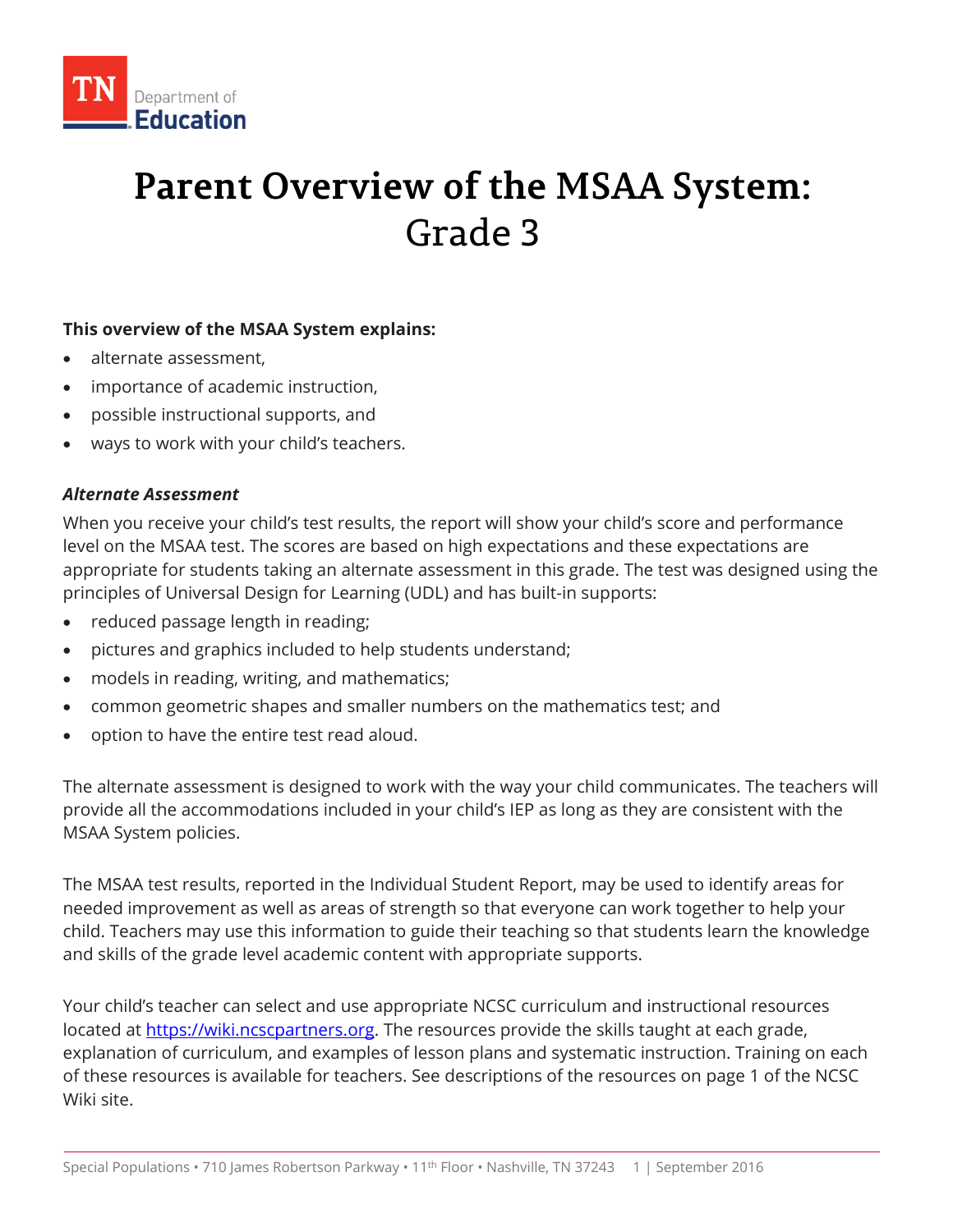

# **College, Career, and Community Skills**

- **Reading and writing** is important to understand books, gather and learn new information, make notes, share thoughts and stories, compare information, read schedules, etc.
- **Mathematics** is important to understand numbers, solve problems, schedule, arrange transportation, manage money, etc.
- **Communication skills** are important to advocate for self, participate in social and educational conversations, express wants and needs, access information, made requests, shop, prepare a meal, etc.
- **Age-appropriate social skills**  are important to build knowledge and shared experiences with peers in school, the community, and work.
- **Independence and teamwork**  are important to build problemsolving skills, understand and follow directions, complete a new task, work with others, and use provided supports.
- **Skills to access support systems** are important to academic instruction, collaborative work with peers, developing independence, requesting assistance, and using appropriate tools (e.g., calculator) to complete a task.

### *Academic Instruction*

Changes in our culture, our technology, and our work are happening at a fast pace. There are recognized college, career, and community skills that prepare our children for the world they will live in as adults. This preparation requires instruction that is individualized to meet your child's unique needs, focused on skills to communicate, read, write, use mathematics, and develop work skills.

### *Instructional Supports*

Teachers have many tools and techniques to teach academic content. Teachers will provide the supports identified in your child's IEP. This should help your child learn the content and improve his or her knowledge, skills, and abilities as well as demonstrate them on the test.

The principles of Universal Design for Learning (UDL) provide flexible approaches for curriculum and are used throughout the MSAA System to provide support and accommodations as needed for all children, including your child. Teachers can use these same strategies to support your child in learning. For example, in reading, your child may listen to the story read by someone else and answer questions using a communication system. In mathematics, your child might use counters to help solve problems and follow steps that are provided for calculations instead of having to memorize the steps. Supports will be important as your child is introduced to new content.

Additional examples of supports include providing:

- information presented in different ways (e.g., with pictures, manipulatives, and simplified text),
- access to learning materials in different ways (e.g.,
- listening to a story while using a screen reader or a version enhanced with textures, providing word or picture choices),
- different ways to show what your child has learned (e.g., answering using a switch activated recording, presenting using technology, eye-gaze to select words or pictures to write a story), and
- multiple options to engage your child (e.g., providing choices, using topics of personal interest). You can find more about UDL at [http://www.udlcenter.org.](http://www.udlcenter.org/)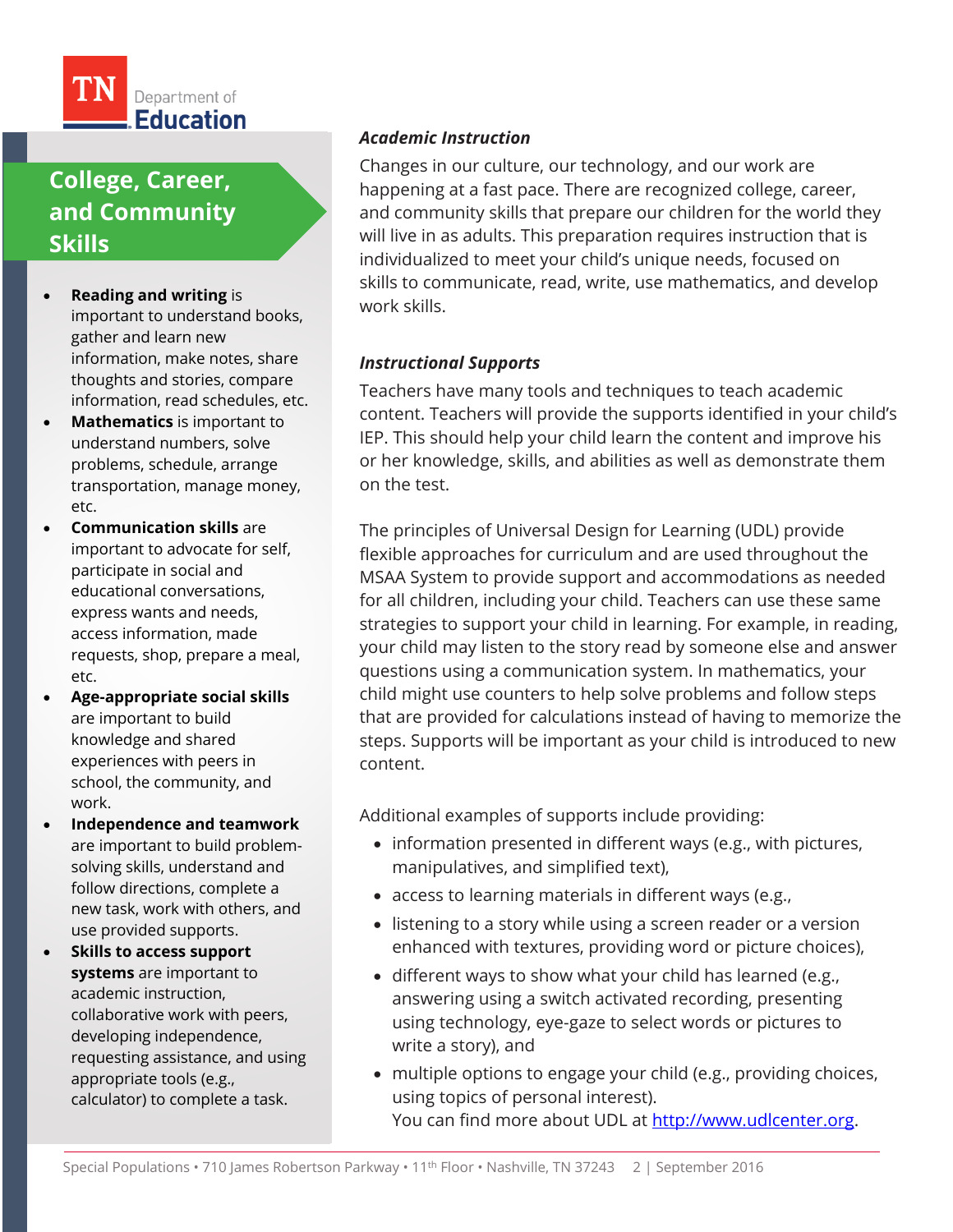

### *English Language Arts – Grade 3*

In the primary grades, the focus of your child's instruction is on learning to read (e.g., matching letters and sounds to read words and recognizing sight words), as well as learning from and enjoying reading or listening to text read aloud. Your child will:

- read/listen to stories (e.g., *Charlotte's Web*), poems, plays, and informational texts (e.g., science, history, geography, directions, etc.) that may be adapted,
- produce different types of writing: stories, informational, and persuasive, and
- learn communication skills (e.g., class discussions and presentations).

The complexity of the stories and informational text your child will read or listen to will increase throughout the year and as he/she moves to the next grade. The following are a few ways that stories and text become more complex.

# **Range of Text Complexity**

- Text is short with many pictures.
- Sentences are simple and include repeated ideas.
- Text has events in order with ideas clearly stated.
- Charts and diagrams are simple.
- Text includes everyday, common words.



- Sentences are compound and complex.
- Text has implied ideas and connections among a range of ideas.
- Charts and diagrams include detailed information.
- Text includes expressions and phrases.

Instructional activities should be individualized for your child as needed. For example, to teach the main idea of an article about penguins living in the Antartic, the teacher uses a graphic organizer to help students understand the concept of main idea. The teacher provides picture choices with labels for some students to complete the graphic organizer. The teacher reads the article and then asks for one word to tell what the article is mostly about. The students may choose their answer from the picture choices and place the selected pictures on the graphic organizer. The teacher helps the students find the correct answer if needed. Next, the teacher asks students to tell more about the penguins. The students may choose from the picture choices and place the selected pictures on the graphic organizer. When finished, the teacher reminds students that the most important idea of the text is the main idea. The teacher then asks students to complete the sentence, "The main idea is\_\_\_\_\_."

Teachers often pair reading and writing together. The teacher has students write a short article on a class pet to share with visitors to the classroom. For all students, the teacher provides a graphic organizer with columns labeled "Facts," "Describe," and "Important to Know" to help them plan for the article. For some students, the teacher writes the labels on chart paper and has students talk about what would go in each section as the teacher records on the smaller graphic organizer. For some students, the teacher provides choices on sticky notes for the students to select and place in the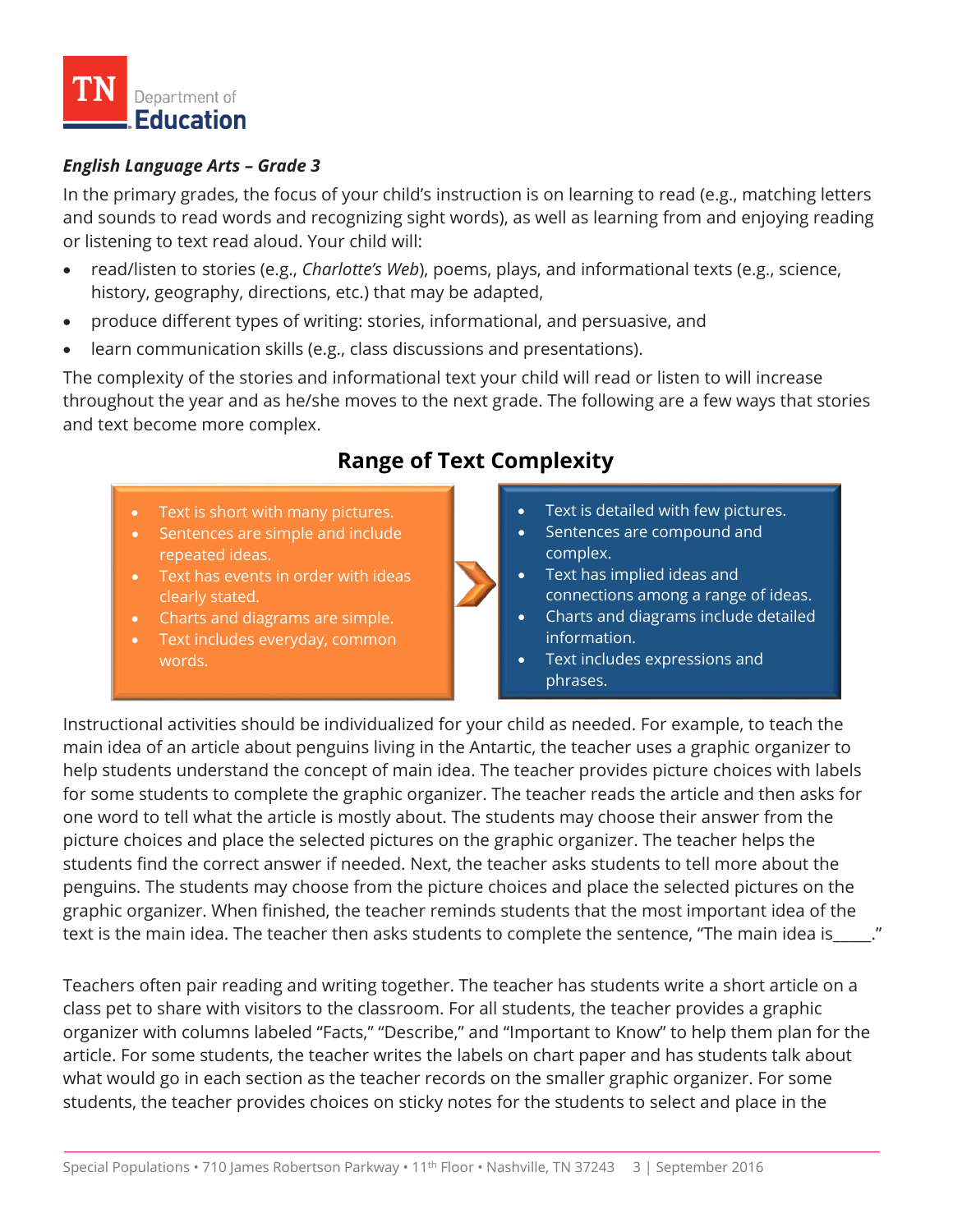

desired sections. When finished, some students may dictate the final information to the teacher using the completed chart. Some students may place the sticky notes in order on paper to create their article.

### *ELA Sample Instructional Activities (text complexity increases in each grade)*

# **3rd Grade**

- Reading new words using foundational skills (e.g., phonics, sight words, and word relationships)
- Learning new words and their meaning from 3<sup>rd</sup> grade stories or informational texts
- Finding the important ideas, details, and answers to questions by reading or listening to stories or informational texts
- Learning the meaning of illustrations and the purpose of text features (e.g., heading)
- Learning that his/her point of view may be different from the author's point of view
- Sharing ideas and information by producing opinion pieces, informational pieces, and stories using words that show order
- Communicating with classmates in discussions

### **4th Grade Preview**

- Reading new multi-syllable words using foundational skills (e.g., phonics, sight words, and word relationships)
- Learning new words and their meaning from  $4<sup>th</sup>$  grade stories or informational texts
- Finding details and examples that help make inferences and understand important ideas in stories or informational texts
- Comparing and contrasting the point of view in two different stories
- Comparing and contrasting how the same event can be told differently in separate informational texts
- Using text features (e.g., heading, glossary, photographs) to help find information
- Sharing ideas and information by producing opinion pieces, informational pieces, and stories using precise language and a variety of transitional words (e.g., because)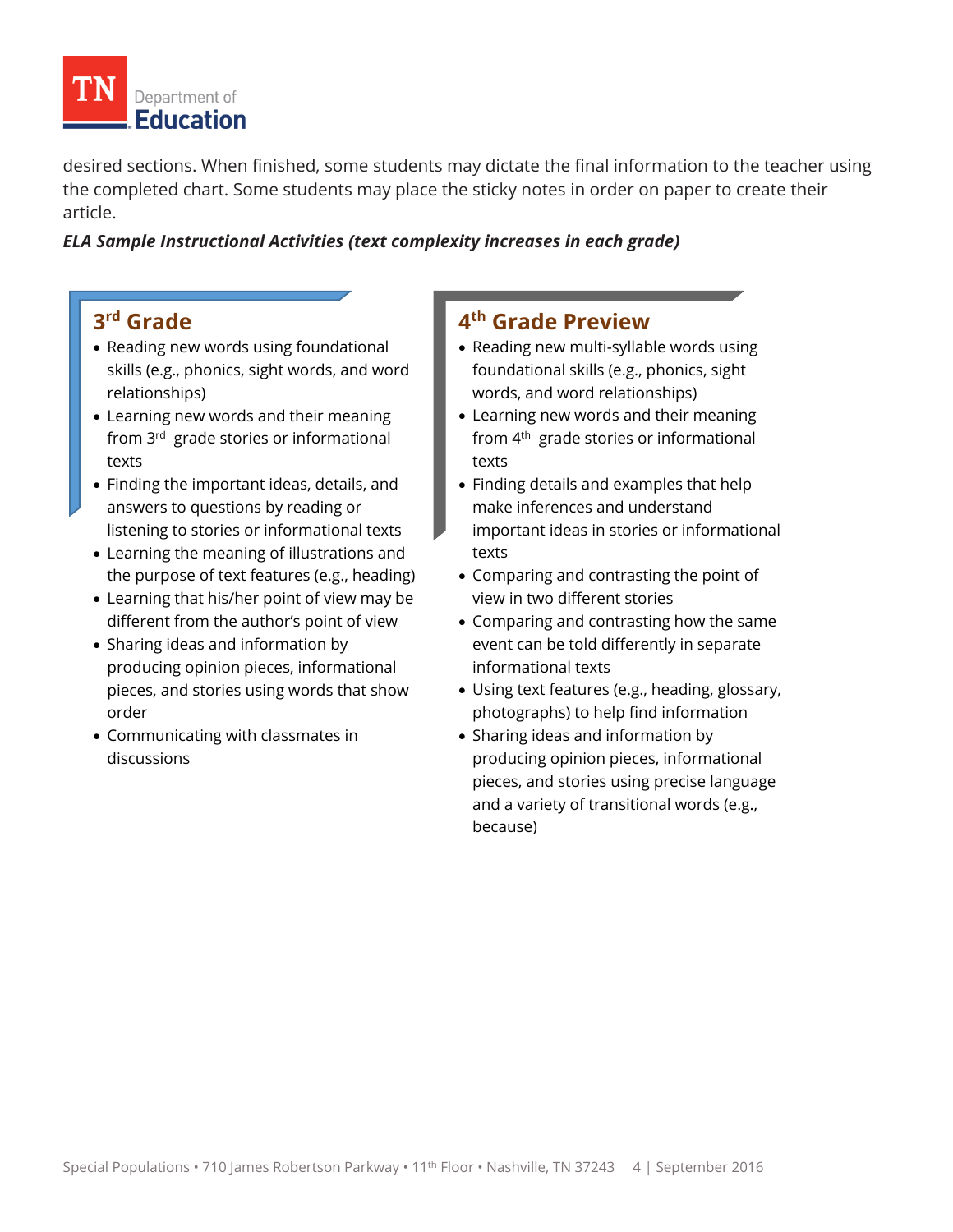

### *Mathematics – Grade 3*

In the primary grades, the focus in mathematics is on learning about numbers, solving problems, studying two- and three-dimensional shapes, and getting information from graphs. All of these learning activities that you can expect your child to be involved in might be individualized for your child. This allows the skills to be taught, practiced, and learned so that your child can make progress more easily. Here is a mathematics example that shows how individualization might work:

A teacher begins teaching graphing by talking about things that students are familiar with, such as pets. The teacher shows them how to group pets into categories such as dogs, cats, birds, fish, and others. Then the teacher has the students sort pets into those same categories. Some students might sort pictures; others might sort miniature toy animals. Next, the teacher shows how to place the pet representations on a grid to make a graph. When is it time for the students to practice graphing, some students might use a grid with one inch squares and color the boxes or cells, others might use a larger grid and draw animals in the boxes or cells, others might glue pictures onto the grid, and still others might place the miniature toy animals on the grid. Then the teacher would talk about different things the graph shows them about pets. The students then describe something they know about pets based on the information shown in the graphs they created.

### *Mathematics Sample Instructional Activities*

### **3rd Grade**

- Learning about numbers by rounding to the ones, tens, and hundreds places
- Using addition, subtraction, and multiplication to solve problems
- Using objects to model multiplication and division situations
- Learning about the different parts of fractions, such as denominators and numerators
- Working with shapes by identifying their characteristics (e.g., number of sides and degrees of angles)
- Using measurement to find the volume of liquids, determine perimeter and area, tell time, and use money
- Giving and getting information using picture graphs, bar graphs, and line graphs

# **4th Grade Preview**

- Learning about numbers by rounding to any place (i.e., ones, tens, hundreds, thousands), and reading, writing, and comparing decimals to tenths or hundredths
- Using addition, subtraction, multiplication, and division to solve problems with whole numbers
- Adding and subtracting fractions with denominators that are the same (e.g.,  $1/4 + 3/4$ )
- Working with shapes by identifying and classifying them using angles and their names (e.g., right angles) and lines (e.g., parallel and perpendicular lines)
- Using measurement to solve problems involving mass of objects, determining length, using formulas to calculate area and perimeter of rectangles, and converting measurements (e.g., 2 feet = 24 inches)
- Making, describing, and extending patterns
- Collecting, organizing, and explaining data in picture graphs, line graphs, and bar graphs